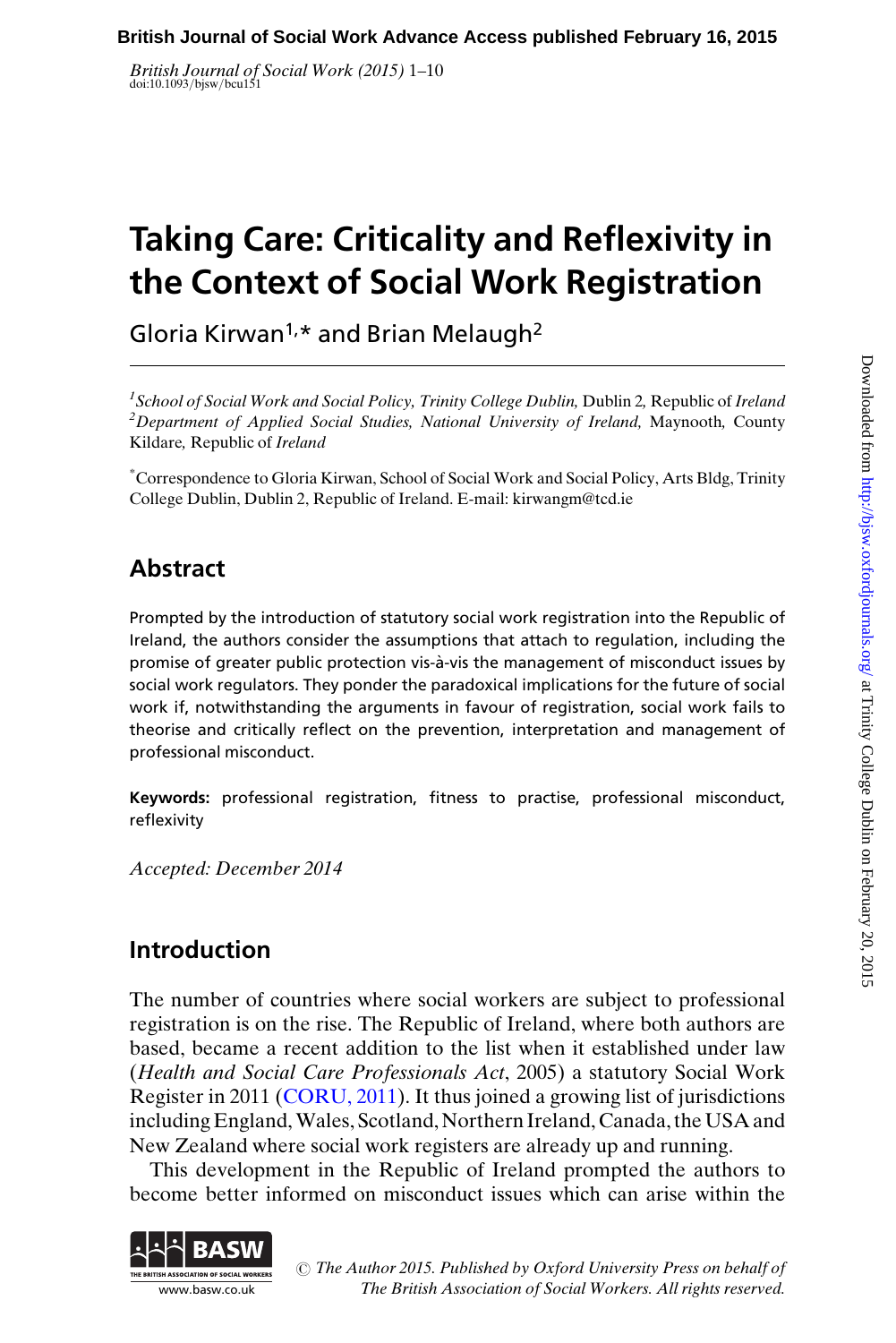social work profession and how they are dealt with by registration bodies. In this comment paper, we share observations arising from our exploration of this topic which highlight a need for stronger theorisation and reflection on how misconduct is conceptualised, why misconduct occurs and if social work regulation is a sufficient response to it. In particular, we query how, if at all, the increasingly intense regulatory gaze on misconduct delivers on its promise of higher standards in professional practice.

## The rise of regulation

The introduction of the Social Work Register in the Republic of Ireland can be located within a broader, international promotion of social regulation in health and social services. Distinct from economic regulation, social regulation has emerged as part of a wider strategy of public service governance which aims to ensure that services are delivered in a safe and socially acceptable manner [\(Koornneef, 2008](#page-8-0)). [Koornneef \(2008](#page-8-0), p. 5) quotes [Selznick's](#page-9-0) [\(1985,](#page-9-0) p. 363) definition of regulation as 'sustained and focused control exercised by a public agency over activities which are valued by a community'. In this light, the primary purpose of professional registration is to ensure that the public is protected from harmful or socially unacceptable practices on the part of service providers, in this instance, social workers. Additional drivers underpinning social regulation include public expectations of quality service provision, the growing focus on risk avoidance within society and the increasingly embedded political expectations regarding service provider accountability and clinical governance. Therefore, the discourse of regulation links benefits flowing from its implementation, not only to its primary objective which is protection of the public, but to wider concepts such as social betterment, the greater good and what [Walshe \(2009\)](#page-9-0) refers to as 'sunshine' regulation, wherein the act of regulation becomes a good in itself by contributing information on how services can be improved. In effect, while regulation is seen as one means to underpinning safe and accountable service delivery, it is also about ensuring that unsafe practiceis addressed and, where possible, eliminated. In such a context, attention to the issue of professional misconduct is heightened and regulatory authorities are imprinted with the social mandate to oversee a safe service environment and with the authority to intervene when necessary.

#### Social work as a moral profession

For many decades, the social work profession has devoted considerable effort to articulating and reflecting on the moral basis of social work practice. Recent examples in the literature include consideration of moral character (Holmström, 2014; [Clark, 2006](#page-8-0)), professional integrity ([Banks, 2010\)](#page-8-0),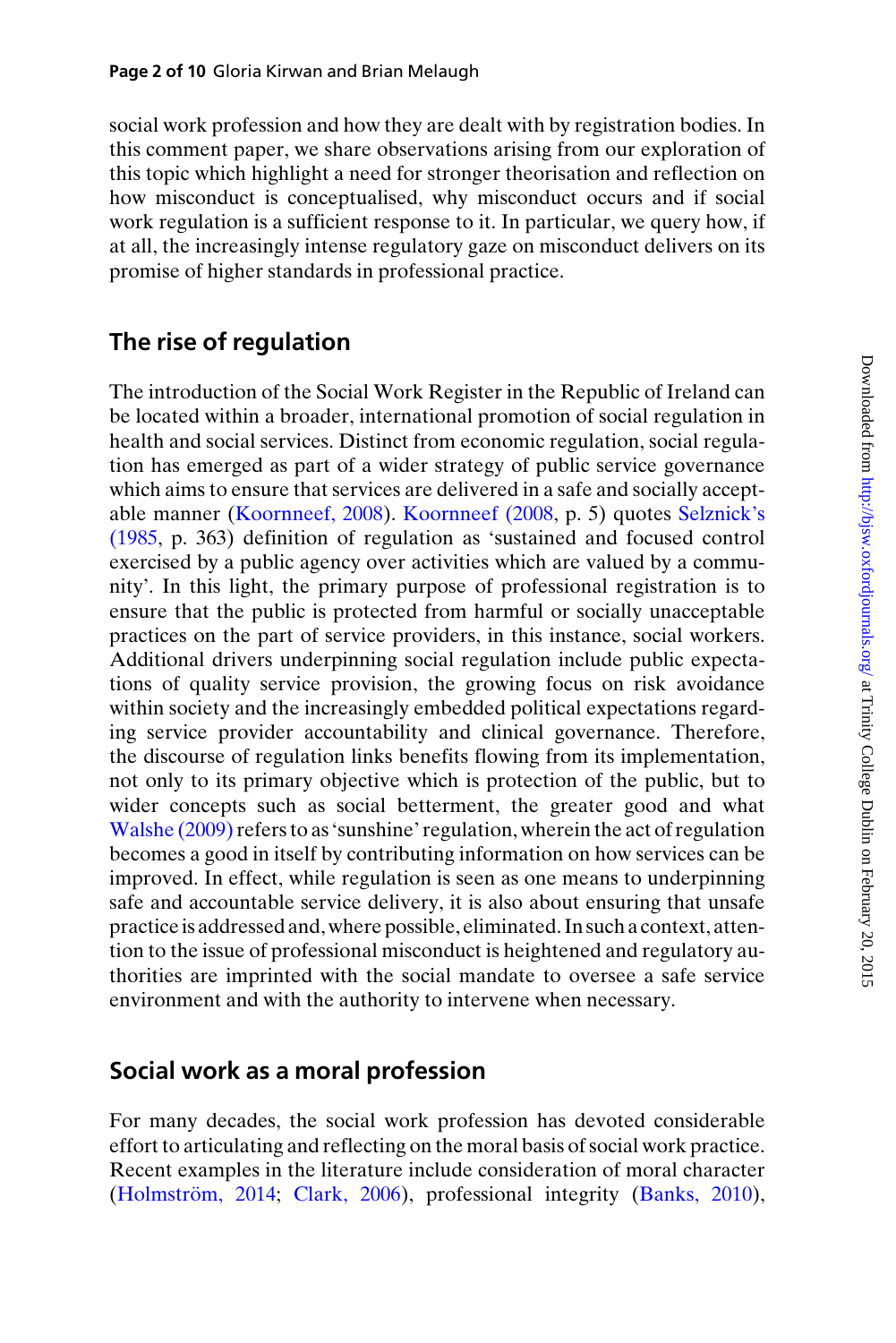suitability for practice ([Currer, 2009](#page-8-0); [Dillon, 2007](#page-8-0)) and ethical awareness ([Nathanson](#page-9-0) et al., 2011). Prior to the introduction of statutory social work registers in any jurisdiction, our literature search revealed that the profession had a recorded history of responding to cases of misconduct and ethical violations. For example, [Strom-Gottfried \(2003](#page-9-0), [1999](#page-9-0)) and [McCann and](#page-8-0) [Cutler \(1979\)](#page-8-0) report on their analyses of cases adjudicated on professional associations. [Boland-Prom \(2009\)](#page-8-0) refers to research carried out by the [National Association of Social Workers \(1995\)](#page-9-0) on a decade of its own adjudications. Such studies provide evidence that the profession has been concerned over previous decades to address the issue of professional misconduct in the relatively small number of cases in which it has come to light.

#### Professional misconduct in social work

It is the current norm for social work registration bodies to publish annual statistical information on the numbers and types of fitness to practise cases with which they deal. Summary accounts of individual cases which go to a full hearing are also routinely reported by registration bodies. From our literature search, we discovered that an extensive amount of documentary information of this type is currently accessible within the public domain concerning cases of social work fitness to practise which include complaints of misconduct, lack of competence or both. It comes mainly in the form of raw data, namely reports of individual cases which have come to the attention of regulatory authorities.

Some commentary has emerged from within the social work profession on how the information emerging from the regulatory authorities on the issue of misconduct can be theorised and critiqued (see e.g. [Furness, 2013;](#page-8-0) [McLaugh](#page-8-0)[lin, 2007](#page-8-0)). An interesting study has also been reported by [McKenna, Day and](#page-8-0) [Munro \(2012\)](#page-8-0) who examined a set of cases referred to the Independent Safeguarding Authority. But there is room for far more theorisation on the issue of safe/unsafe professional practice and it is this theoretical gap in the literature which this comment paper seeks to highlight.

To progress our own understanding of misconduct in the profession, we carried out a standardised review of seventy-two fitness to practise hearings from 2011, sourced from the websites of the General Social Care Council, the Scottish Social Care Council, the Care Council of Wales and the Northern Ireland Social Care Council. We adopted a qualitative orientation and thematically analysed our sample by reading through the details of each case, devising and revising a schedule of themes which emerged from the reports and by cross-checking for similarities and differences in our observations.

It is not possible in the space provided here to provide a detailed report of our findings. Instead, we outline here the thematic signposts which we found helped us make sense (to some degree) of the data we examined. Two main categories of misconduct emerged from our analysis. The first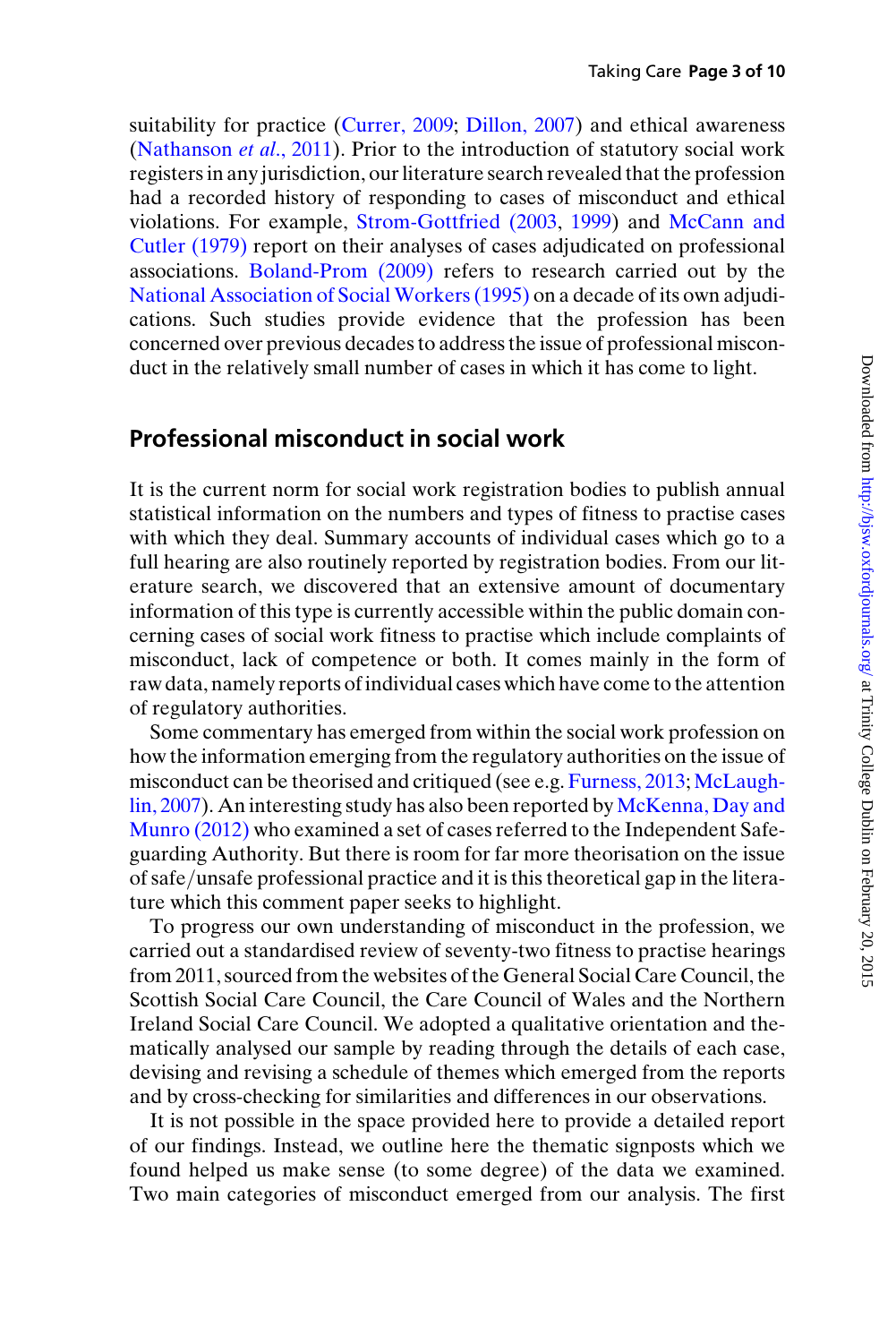concerned cases in which the registrant was found to have engaged in acts which were criminal, abusive or inappropriate in nature. The types of misconduct involved in this category ranged from common assault to drug importation, and involved activities which may or may not have been directly associated with the social worker's job. This category also included cases where the registrant was found to have engaged in conduct which we believe most social workers would find unequivocally incompatible with the expected standards of professional behaviour but which had no reported involvement of the criminal justice system. These cases included behaviour such as relationship boundary violations and examples included sending inappropriate or sexually suggestive text/e-mail messages to service users. In the majority of misconduct cases in this first category, the registrant received a severe sanction such as suspension or removal from the Social Work Register.

In the second main category, we found cases relating to issues which fitted more with a description of poor professional judgement or poor work performance. This category included cases where the registrants failed to properly investigate reports of risk to vulnerable people, or keep proper records of such assessments. It also included situations in which registrants failed to carry out the instructions of their line manager, leaving or potentially leaving individuals in dangerous situations. Failure to act within an appropriate time frame to safeguard others, closing cases when concerns remained active or failing to share information with relevant colleagues also featured in this category, as did failure to carry out required home visits. This category left us with questions about the organisational context within which the cases arose. We found the fitness to practise hearing reports usually provided sufficient information for us to understand the nature of the incidents which led to the hearing but gave sparse insight into the organisational context, positive or negative, within which they took place. We wondered about issues such as caseload size, supervision and organisational culture, and other constraints that may have surrounded these individual cases. We thought about the often hidden burden for teams of trying to cover the work of absent colleagues or unfilled posts (such as that highlighted by [Jack and Donnellan](#page-8-0) [\(2010\)\)](#page-8-0) and whether such contributing factors had arisen, to even a small degree, in any of the cases. We would like to see more detail included in the summary reports of these cases regarding the organisational context within which these cases occurred, including details about clinical or safety governance, quality control systems and information on what avenues were available to these registrants to raise concerns about their ability (or not) to properly carry out their duties. Because we relied on summary reports of hearings, it was not possible for us to assess the extent to which organisational factors were queried or taken into account by the adjudicating committees which heard the individual cases and we stress that we are not in any regard finding fault with the quality of adjudication in these cases. However, we make the point that there is a consistent absence of this type of detail in the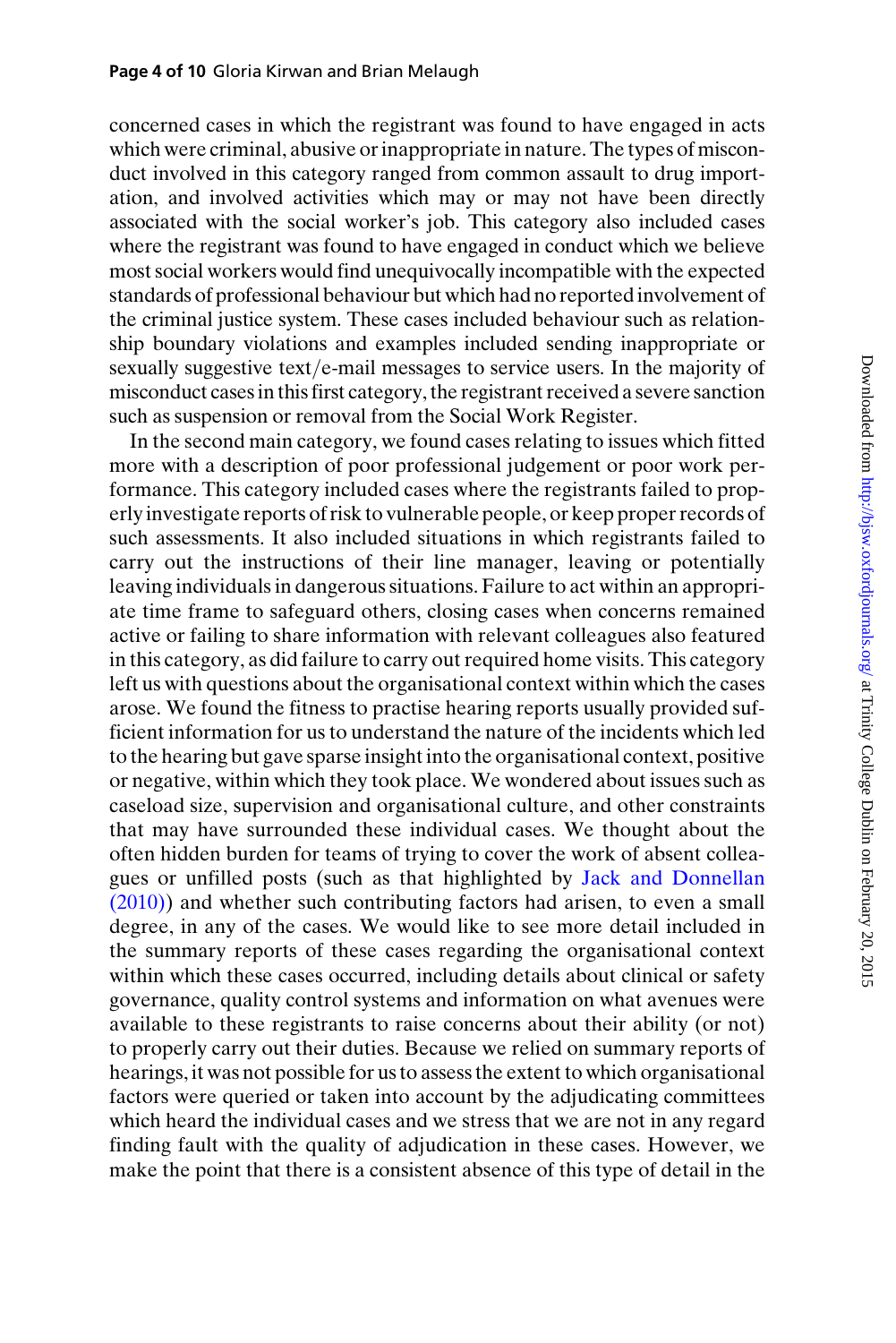published reports of upheld misconduct cases and we concur with the call by [Furness \(2013\)](#page-8-0) for more detailed information to be routinely reported.

As part of our analysis, we also attempted to assign a measure of seriousness to the cases we examined. We interpreted seriousness within a set of dimensions as follows:

- (1) The level of abuse of power that the registrant was found to have engaged in.
- (2) The extent or breadth of the misconduct, namely how many incidents and over what period of time.
- (3) The level of insight on the part of the registrant, namely how aware was the registrant of the impact of their actions? Related to this is the question of whether or not concerns had been formally raised at any stage with the registrant about their conduct in the context of supervision or management communications, such as verbal or formal warnings.
- (4) The involvement or not of the criminal justice system and whether the social worker has been criminally charged or convicted of behaviour related to the act of professional misconduct; this last dimension overlaps with the earlier classification of misconduct that we employed.

These dimensions of seriousness were sometimes clearly visible and noted in the individual case reports, but not in all. We found it difficult to apply a measure of seriousness to each case, as these dimensions did not always work out neatly in their application to any particular case. For example, a minor issue of misconduct, because it is carried out a number of times, is not necessarily greater than one act of major misconduct. While it was challenging to apply seriousness as an interpretative measure across all the cases within our analysis, we think this is a measure that could be revised and refined in future research on this issue.

Despite the challenges of using it as an interpretative concept, we concluded that seriousness is related not only to the type of misconduct, but also to the consequences for and the experience of the person(s) who is the victim of the misconduct. We noted that, in some case summaries, the likely impact on others of the acts of misconduct was factored into the decisions of the adjudicating committees but we found it quite challenging, due to lack of reported detail, to analyse how the concept of victim impact was applied across the decisions of different committees. We thought it ironic, given the primary raison  $d\hat{e}$  at regulation as protection of the public, that the reported judgements of adjudication committees showed varying levels of explicit attention to the impact of registrant misconduct on service users. There was no regular use, at least that we could identify from the case reports, of Victim Impact Reports. We speculated about the value of including routinely some form of assessment of victim impact in the process of adjudication of professional misconduct as a way of better aligning the adjudication of individual cases with the core regulatory aim of the protection of the public.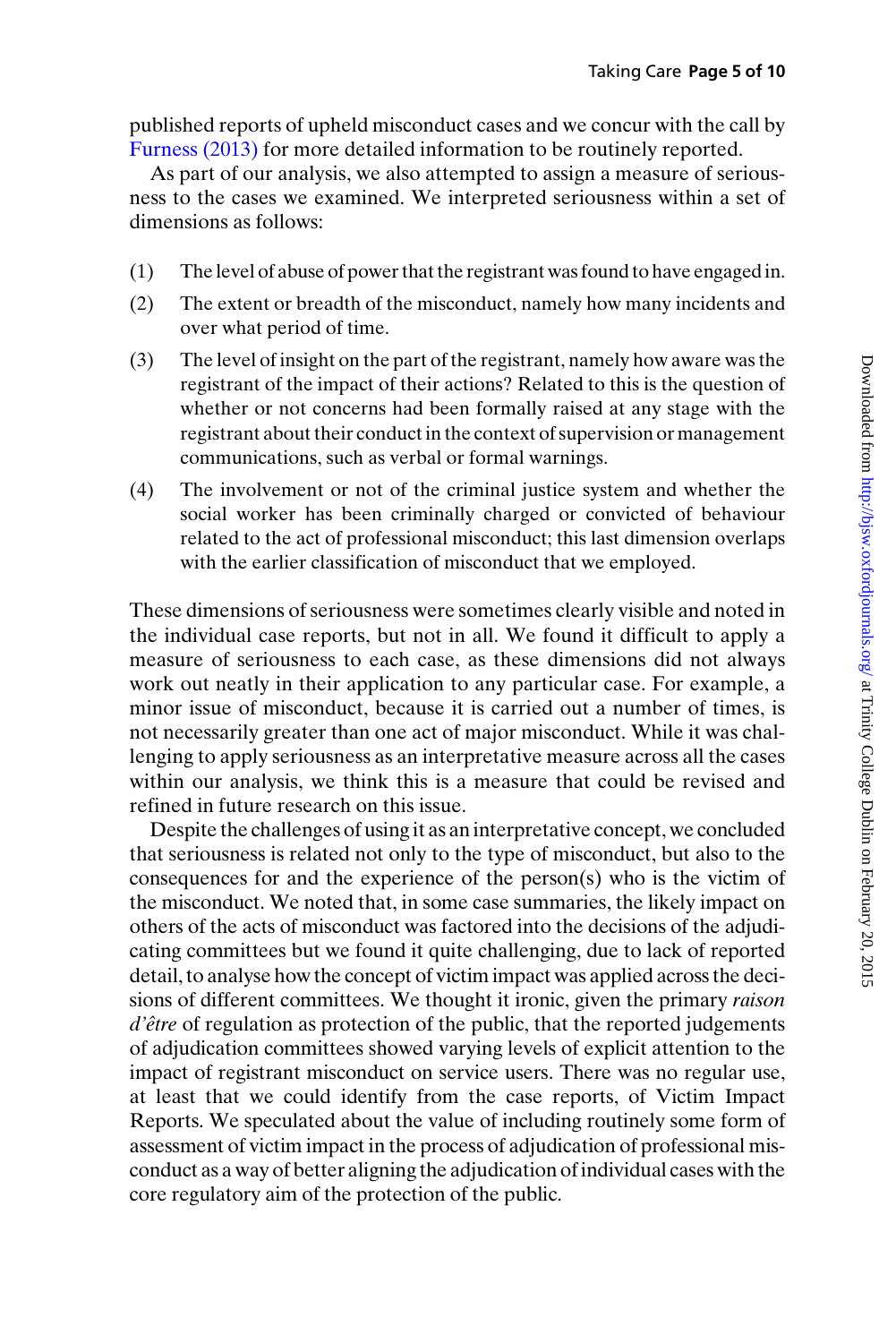Our study suffered other limitations related to its size in that we are not able to state with certainty whether certain fields of social work practice feature more often than others in reported cases of misconduct, or whether particular practitioner characteristics such as gender, age or length of service were of any significance (our figures were too small-scale to allow for definitive statements on such issues).As with the other issues we have raised, we hope to see further study on these factors.

#### **Discussion**

The setting-up of the Social Work Register represents a landmark in Ireland regarding public accountability and independent oversight of the social work profession in this jurisdiction. We use this landmark junction in time to ask what evidence there is, from jurisdictions where regulation is already operational, that social work practice has been improved as a result of a regulatory gaze. As we have outlined, our literature review found only a few examples of published debate or research on the interaction between professional regulation and the management of professional misconduct and equally little analysis on the extent to which regulation of this kind leads to a better profession.

One writer, [Dickens \(2010,](#page-8-0) p. 149), attempting to deconstruct the implications of professional regulation, identifies two paradoxes of regulation. The first concerns the aim of improved standards of care that regulation is supposed to ensure but which may be jeopardised, at least potentially, by the bureaucratisation that attaches to or is incubated within regulated environments. His second paradox concerns the issues of professional autonomy and creativity in the context of increased rules, such as codes of practice, ethics and conduct. We were drawn to the logic of the argument that the more rules there are to uphold, the more 'boxed in' social workers may become in how they respond to service users' needs and consequently their ability to intervene creatively in people's lives may be confined, diluted or reduced. It follows from this viewpoint that, when social workers are held more accountable, they may become more concerned to closely and demonstrably follow policies and procedures, and as a corollary become less likely to respond flexibly to the particular needs of individual service users, groups or communities. It is ironic that public expectations of what social workers can achieve may increase and expand with the introduction of professional regulation at just the same time as the ability to respond creatively on the part of social workers becomes constricted. We think these possible paradoxes deserve increased debate and research attention.

In exploring these paradoxes, and critically reflecting on our own smallscale analysis of a sample of cases, we identify a possible third paradox which suggests that the current systems in place to address individual cases of misconduct, simply because of their very existence, draw attention away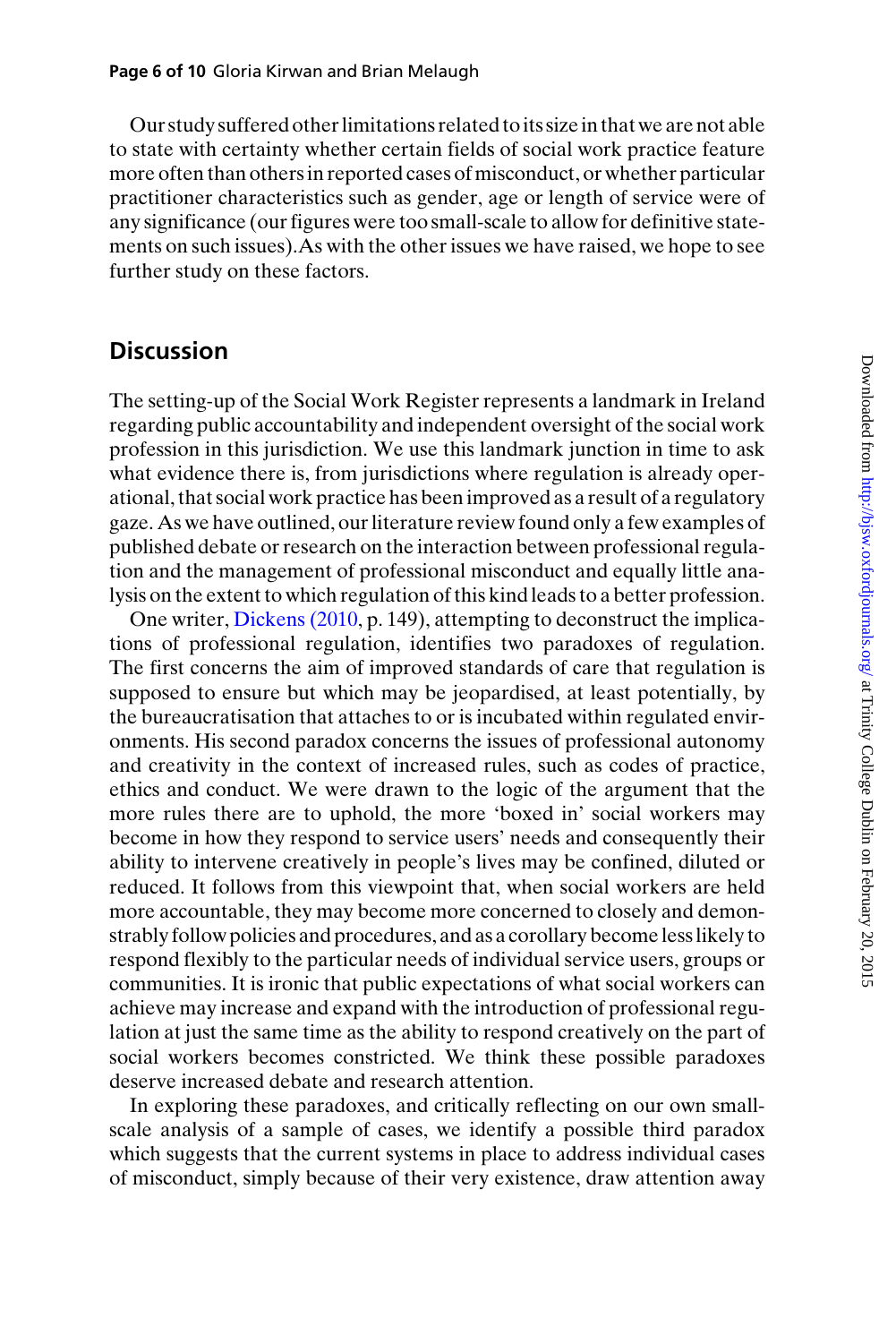from a more macro-located analysis of misconduct within the profession. We speculate that, despite the resources now devoted to surveillance of individual social workers, more general measures aimed at the prevention of professional misconduct are less evident. We found little evidence in our literature exploration to indicate that the profession has moved to make changes on foot of the lessons learned from the misconduct cases appearing in the reports of regulatory bodies. In fact, there is little evidence that the profession has spent much effort identifying what those lessons might be. We suggest that it is valid to ask what social work is doing in response to the (admittedly low) level of reported misconduct within the profession. Or, even at a very fundamental level, what sense does the profession make of misconduct within its ranks and how, as a professional group, are social workers theorising and reflecting on this issue?

We acknowledge that all of the regulatory systems that we have looked at encompass processes and mechanisms for managing allegations of misconduct against social workers which aim to ensure that service users are protected from social workers who present a risk of harm and that, equally, social workers are protected against malicious complaints. The [Council](#page-8-0) [for Health Care Regulatory Excellence \(2009\)](#page-8-0) outlines the principles of regulation which guide the regulator to conduct assessments of complaints in a 'transparent', 'accountable', 'proportionate' and 'agile' manner and to ensure that sanctions imposed by it are targeted and consistent. When sanctions against social workers are imposed by registration bodies, this is usually done in order to protect the public from further acts of misconduct or to send a message to the individual practitioner and the wider profession that the registration body views their behaviour in a serious light and sanctions are generally considered a protective rather than a punitive measure. Adherence to these principles of regulation is necessary for ensuring that both registrants and the public have confidence in the system of regulation itself.

But we ask is a safe adjudication system enough? Should we regard case hearings as the end point of the process of misconduct management and prevention or are we missing a vital final step which concerns itself with identifying the contributing factors across sets of misconduct cases so that the profession can set out to understand and respond to the factors that give rise to or contribute to misconduct in the first place? We see the need for more attention to interpretation of not just the misconduct itself, but how it arises, and how it is theorised and managed.

We are not resistant to other possible explanations for the lack of research or theoretical attention to social work misconduct by the profession. It is possible that the lack of such research reflects a concern within the profession about the increased pressure on individual practitioners to fix the ills of society in lieu of organisational or societal accountability for weaknesses in social provision. The emergence of regulatory systems can be located, arguably, within a broader neo-liberal shift ([van Heugten, 2011\)](#page-9-0) which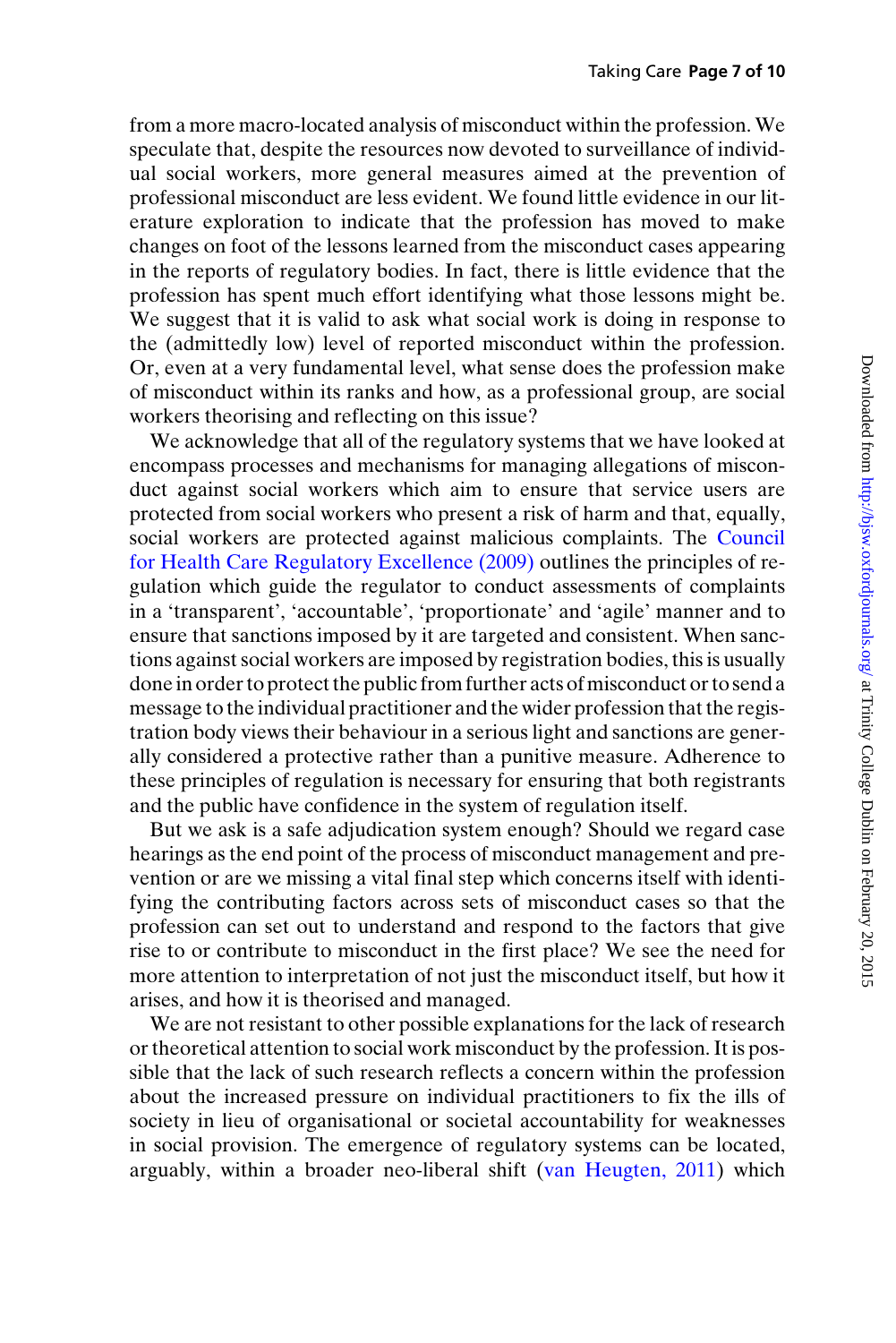distances organisations and society away from collective responsibility for the experience of the individual, particularly individuals located in marginalised or impoverished situations. The dilution of organisational or societal accountability for the day-to-day enactment of fiscal and social policies leaves front line workers fully accountable for the management of unmet needs and heightened social tension. We hope that, in the development of our knowledge on how and why misconduct arises in case-by-case interactions, this broader socio-political context will not be forgotten or overlooked.

When we initially set out to inform ourselves on the types of misconduct occurring within social work and the circumstances associated with it, we anticipated conducting a straightforward literature review. Quickly, it was clear that studies of this issue, while some do exist, are few in number. We hope that, by bringing a focus to this issue here, it will stimulate a more developed and sophisticated consideration of this topic. We agree with [Walshe](#page-9-0) [\(2007\)](#page-9-0) that theory-driven examination of such processes may be useful in building our knowledge. [Walshe \(2007](#page-9-0), p. 58) advocates a researcher stance which sets out to establish findings which have 'theoretical rather than empirical generalizability' and, in a context where we are also trying to learn about an issue which transcends geographical borders, we think this is perhaps a better way to frame further research on the issue of professional misconduct in regulatory contexts.

We write this critical commentary not because we think that misconduct can be eradicated for good, but instead because we now see that arriving at any understanding of why misconduct occurs and how best it should be addressed is a complex and nuanced task and something which must be continuously examined and interrogated from many perspectives if we are to be assured that the large resources devoted to current systems of regulation are worth the outlay. It is clear that each case we examined arose within a unique set of circumstances, all of them displaying the very complex world within which social work is enacted. We feel it is important to stress that we recognise thisinherent complexity andin no way wish tominimise the veryintricate tapestry of circumstances within which each case occurred. In fact, it is this complexity that we seek to untangle or begin to untangle and we wonder whether the general dearth of research on theissue of misconduct in social work is due, in some part, to the difficulty in finding a research entry route into this topic.

We are aware that our literature review and small-scale study suffered from limitations of resources and that our efforts have done little to progress any new knowledge on social work misconduct including the factors that influence it. However, on foot of our attempts to better understand the nature of misconduct and its relationship with professional regulation, we are even more convinced that it is a concept in need of exploration and theorisation. Our main conclusion, based on our work to date, is that, without a stronger evidence base and a more rigorous debate and reflection within the profession on the issue of misconduct specifically, and fitness to practise more generally, and even regulation itself, practitioners, employers,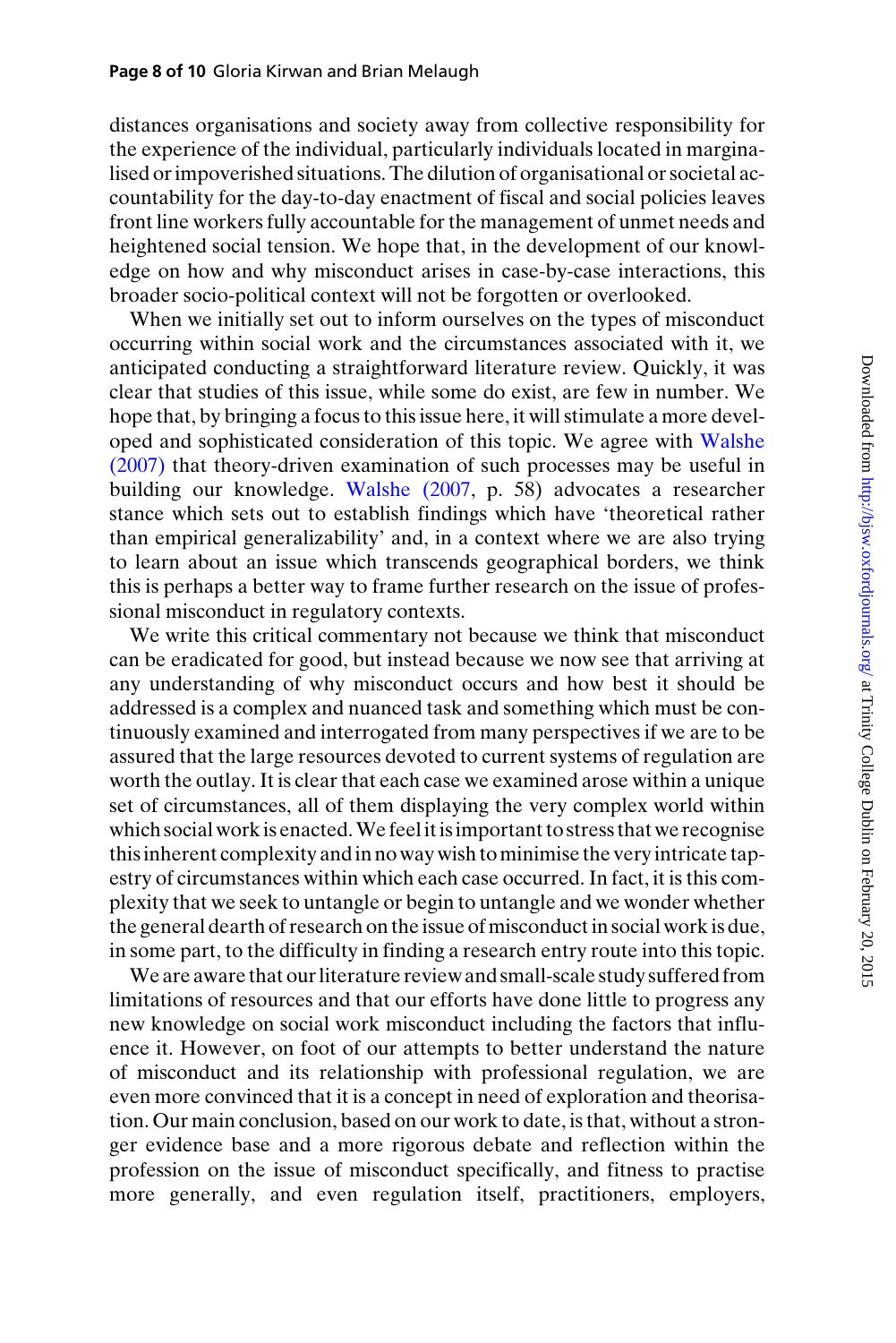<span id="page-8-0"></span>educators, students and regulators will continue to try to deal with this issue constrained by a theoretical and research deficit.

# References

- Banks, S. (2010) 'Integrity in professional life: Issues of conduct, commitment and capacity', British Journal of Social Work, 40(7), pp. 2168 – 84.
- Boland-Prom, K. W. (2009) 'Results from a national study of social workers sanctioned by state licensing boards', Social Work, 54(4), pp. 351-60.
- Clark, C. (2006) 'Moral character in social work', British Journal of Social Work, 36(1), pp. 75 – 89.
- CORU (2011)'CORU announces opening of SocialWorker's Register', available online at [http://www.coru.ie/en/news/details/opening\\_of\\_the\\_social\\_workers\\_register\\_31\\_may\\_2011](http://www.coru.ie/en/news/details/opening_of_the_social_workers_register_31_may_2011) (accessed on 21 January 2015).
- Council for Healthcare Regulatory Excellence (2009) Handling Complaints: Sharing the Registrant's Response with the Complainant, London, Council for Healthcare Regulatory Excellence, available online at [https://www.professionalstandards.org.uk/](https://www.professionalstandards.org.uk/docs/default-source/psa-library/chre-report-on-sharing-the-registrant's-response.pdf?sfvrsn=0) [docs/default-source/psa-library/chre-report-on-sharing-the-registrant's-response.pdf?](https://www.professionalstandards.org.uk/docs/default-source/psa-library/chre-report-on-sharing-the-registrant's-response.pdf?sfvrsn=0)  $sfvrsn=0$ . (accessed on 21 January 2015)
- Currer, C. (2009) 'Assessing student social workers' professional suitability: Comparing university procedures in England', British Journal of Social Work, 39(8), pp. 1481–98.
- Dickens, J. (2010) Social Work and Social Policy: An Introduction, London, Routledge.
- Dillon, J. (2007) 'The conundrum of balancing widening participation with the selection of suitable students for social work education', Social Work Education, 26(8), pp. 827–41.
- Furness, S. (2013) 'Conduct matters: The regulation of social work in England', British Journal of Social Work Advance Access published November 12, 2013, doi:10.1093/ bjsw/bct178.
- Holmström, C. (2014) 'Suitability for professional practice: Assessing and developing moral character in social work education', Social Work Education, 33(4), pp. 451–68.
- Jack, G. and Donnellan, H. (2010) 'Recognising the person within the developing professional: Tracking the early careers of newly qualified child care social workers in three local authorities in England', Social Work Education, 29(3), pp. 305–18.
- Koornneef, E. (2008) The Introduction of Social Regulation for Health and Social Services in Ireland: A Review of the Literature, Dublin, Ireland, Centre for Nonprofit Management, School of Business, Trinity College Dublin, available online at [https://cnm.tcd](https://cnm.tcd.ie/assets/pdf/resource-library/2008/koornneefe.pdf) [.ie/assets/pdf/resource-library/2008/koornneefe.pdf](https://cnm.tcd.ie/assets/pdf/resource-library/2008/koornneefe.pdf) (accessed on 22 January 2015).
- McCann, C. W. and Cutler, J. P. (1979) 'Ethics and the alleged unethical', Social Work,  $24(1)$ , pp. 5-8.
- McKenna, K., Day, L. and Munro, E. (2012) Safeguarding in the Workplace: What Are the Lessons to Be Learned from Cases Referred to the Independent Safeguarding Authority?, Independent Safeguarding Authority, available online at [http://dera.ioe.](http://dera.ioe.ac.uk/15910/1/1ISA%20Research%20Report%20Ver%203-11.pdf) [ac.uk/15910/1/1ISA%20Research%20Report%20Ver%203-11.pdf](http://dera.ioe.ac.uk/15910/1/1ISA%20Research%20Report%20Ver%203-11.pdf) (accessed on 21 January 2015).
- McLaughlin, K. (2007) 'Regulation and risk in social work: The General Social Care Council and the Social Care Register in context', British Journal of Social Work,  $37(7)$ , pp.  $1263 - 77$ .